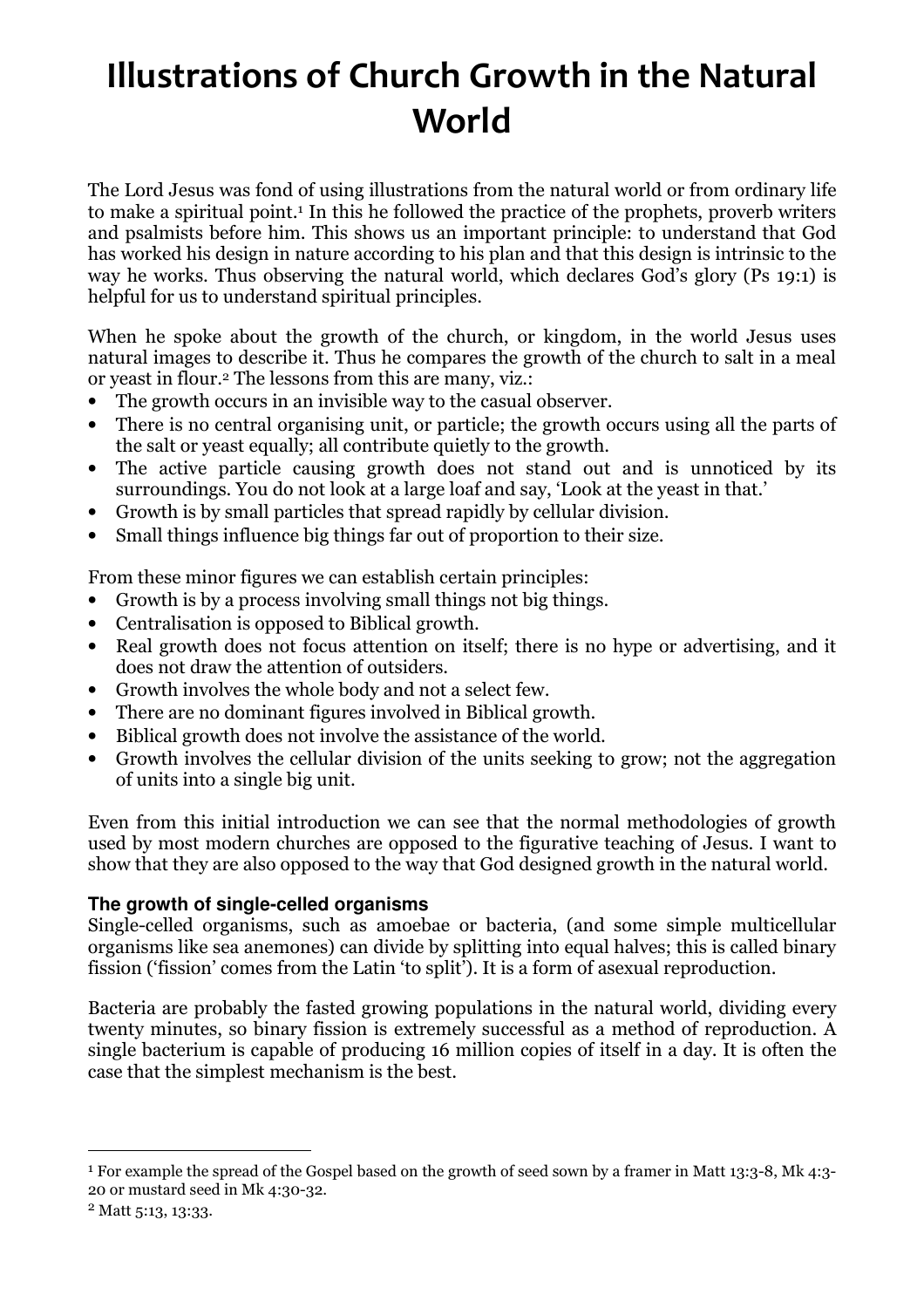This is a clear type of the reproduction of local churches as evidenced in the early church, the most successful period of church growth in history. There was no centralised church, no headquarters, no denominations, no central dominant figure over multiple churches. Instead the local churches, under the governance of plural, equal elders, grew through natural witnessing of the membership until they became too big for the home they met in. At that point the elders presided over a split and the formation of two new churches. This growth was natural and required no money to finance it and pushed the boundaries of the local witness to a slightly wider area, whereby the process began again.

It is a wonder to me that every few years new methods of church growth are developed and popularised that initially prosper and then eventually fail in some way, but the Biblical and sure method of growth is constantly ignored.

## **Grain**

This is a natural example of growth used by the Lord Jesus as a striking image of his own death and subsequent resurrection incorporating a family of born again members. He is the first-born of many brethren.

Most assuredly, I say to you, unless a grain of wheat falls into the ground and dies, it remains alone; but if it dies, it produces much grain. Jn 12:24

The farmer sows grain seed into the soil but by the time of the harvest, natural processes have turned these individual seeds into multiple stalks of wheat or other grain. Sometimes, as Jesus observed, the yield is a hundred-fold. Each seed has produced many stalks of new wheat, each having many grains.

Again, by natural division of the grain, splitting and reproducing, the produce is multiplied. This is further evidence of the way God expects church growth to occur.

## **Bulb, rhizomes, tubers, corms**

Bulbs are underground buds with fleshy leaves containing a food storage supply with roots growing from the base. Example: daffodils, onions, and snowdrops.

Corms are short swollen underground plant stems surrounded by scale leaves that store food as a means of vegetative reproduction. During the year the corm withers as the food reserves are used up to produce leafy, flowering shoots from axillary buds. Several new corms are formed at the base of these shoots above the old corm. Example: crocus type plants.

Rhizomes are horizontal underground pant stems. It forms new plants from buds along its length.

Tubers are the swollen region of an underground stem or root, used for storing food. The potato is both a tuber and a rhizome. Dahlias are root tubers. It is a means of vegetative reproduction. Unlike a bulb, a tuber lasts only one season; new tubers developing on a plant the following year are formed in different places.

All these forms of plant reproduction have these things in common.

- They develop new populations from a stored food supply.
- They reproduce underground in the dark.
- The reproduce by splitting open and forming new cells.
- The initial organ splits and changes and may perish but many new plants result.
- Plants need nitrogen to function. This is converted to ammonia by lightning and single celled organisms in the soil and used by the plant especially in reproduction.

From these we can see clear parallels in church growth: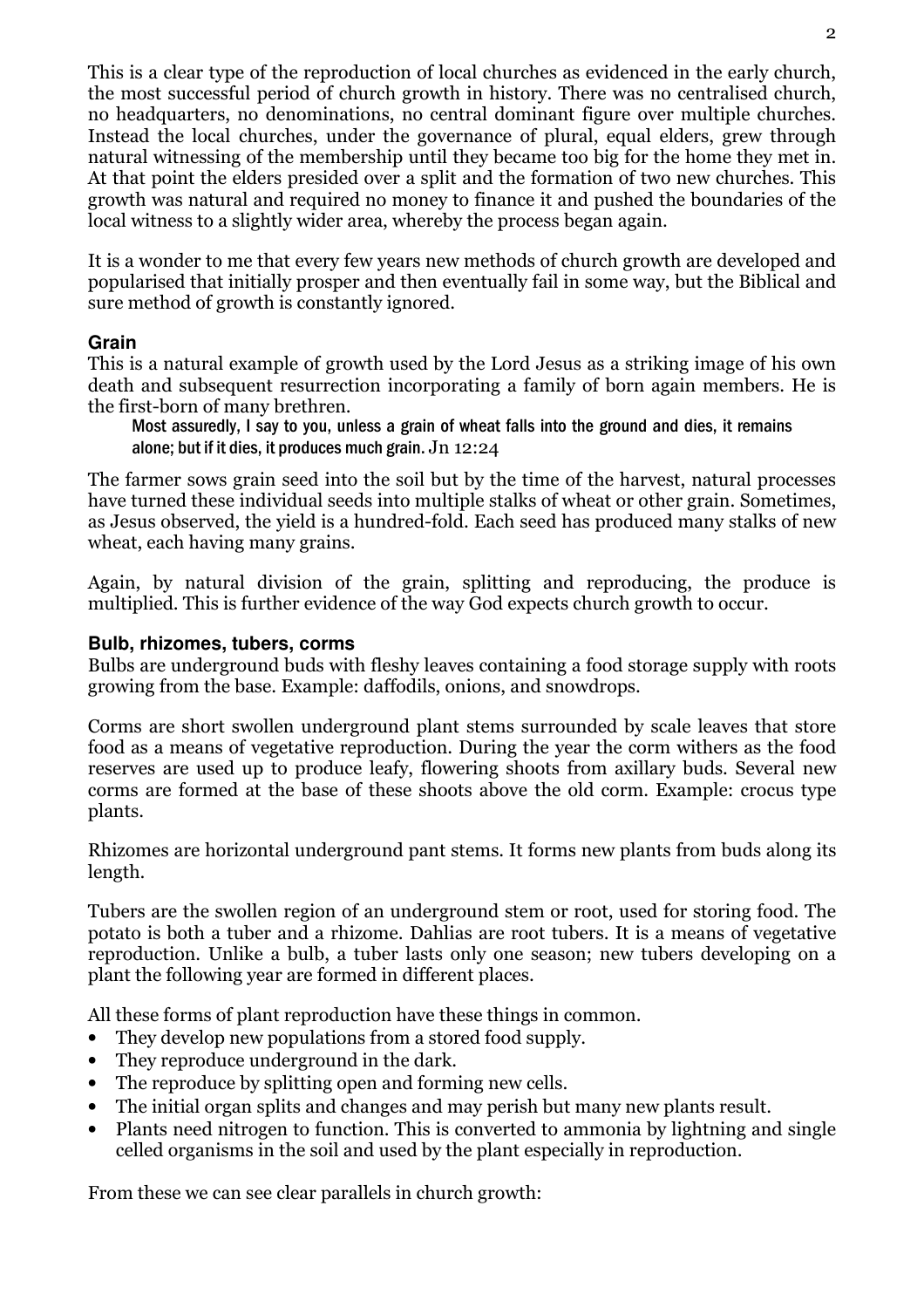- Growth must be based upon a home church that has a good supply of food, i.e. teaching ministry, that succours the newly planted cells.
- The growth that occurs is in the dark and quiet; that is, it does not attract the attention of the world outside. It is hidden to the eyes of the world and makes no fuss.
- Growth is by the splitting of the home church.
- The primary requirement is the power of the Holy Spirit to provide the necessary energy (like plants using nitrogen) to function.

## **Trees**

Reproduction in trees involves the formation of buds; these are undeveloped shoots enclosed by protective scales. Inside each is a short stem and many undeveloped leaves, or flower parts, or both. Buds grow on tree branches throughout the year and either grow into flowers (blossom) or new leaves, and subsequently seeds. The tree branches split open in various places to make buds and flowers and then seeds.

Seeds are the focus of sexual reproduction in plants. As the plant grows it holds an egg (ovule), or many egg cells, in its ovary. When the plant matures the egg is fertilised by sperm (pollen) from itself or from another plant. Bees and other small insects, like hoverflies and butterflies, are vital in this transfer of pollen. Other methods of transferring pollen are by birds and animals where the pollen clings to the carrier, or even by the wind. The fertilised egg (zygote) remains in the plant and eventually becomes a seed ready to produce another plant. Some seeds drop from the tree singly (acorns) while others are found in multiples the flesh of an ovary (e.g. pear) and are spread on the removal of the sweet flesh of the fruit. Pine trees produce cones instead of flowers, but the process is otherwise much the same.

Thus trees produce very many seeds and each one (in the right conditions) is capable of becoming a new tree. Again we see a splitting of some kind in the host plant to form new growth.

### **Crystals**

A crystal is a homogenous solid substance whose constituent atoms, molecules, or ions are arranged in an orderly repeating pattern. This regular internal atomic structure is expressed by a regular geometric shape with symmetrically arranged plane (flat) surfaces. For each crystalline form of a substance the angles between particular crystal faces are always the same. The crystal structure is one of the characteristic properties of a mineral identified by its X-ray diffraction pattern. All crystals can be assigned to one of the seven crystal systems, according to their degree of symmetry. Some are used as gemstones; others, such as calcite, or quartz, have commercial uses; some have domestic uses, such as salt.

The growth of crystals is difficult to describe in simple terms as it involves technical processes, but it involves the addition new atoms, ions, or polymer strings to its structure. However, in its typical method, a small nucleus containing the newly forming crystal is created (called the 'first nucleation stage'); this occurs slowly. Subsequently, crystal growth spreads outwards from the nucleating site more quickly. A great deal could be added to this explanation but the science is very complex.

However, this simple description is enough for us to see the parallels with church growth. The host body forms a new plant containing a nucleus like the host; just as a new house church has a few key members. From this nucleus growth then occurs rapidly as new people join it, just like crystals grow.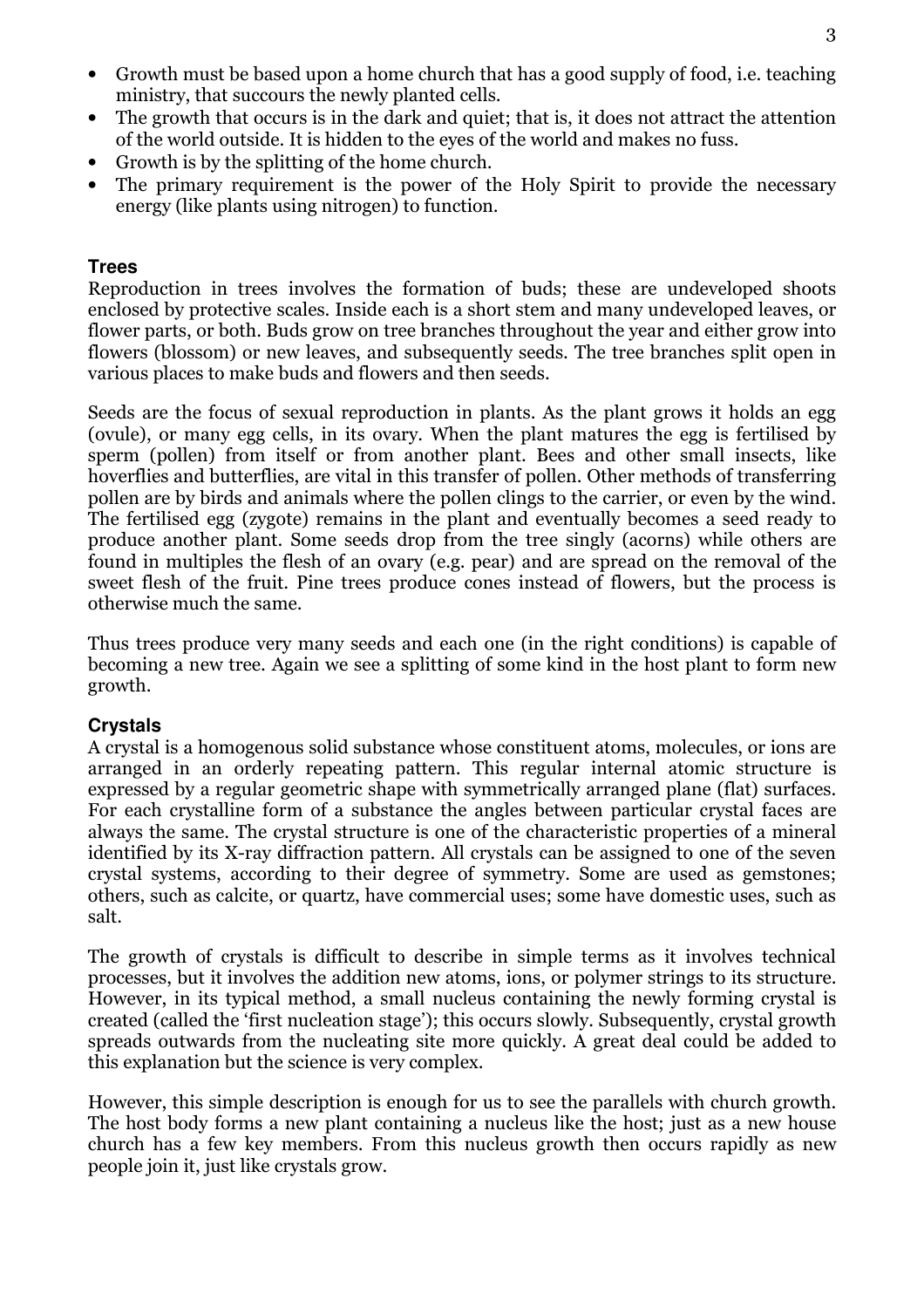#### **Grass**

The most common metaphor used to illustrate growth in the Bible is that of grass, which grows quickly and persistently and yet without observation.3 We only notice the spread of grass once it has been established somewhere we don't want it in the garden.

Now we don't need to spend much time discussing this since the same details apply as to corn and wheat, which are types of grass; as are rice and oats. In fact, grass (the common name for the Gramineae family of plants) has more than 9,000 species; this family is one of the largest on Earth.

There are two major methods of reproduction in grasses. Some grasses have additional stems that grow sideways, either below ground (rhizomes) or just above it (stolons). Grasses use stolons and rhizomes to reach out and establish new grass plants. This horizontal stem supplies food for the new plant until it is strong enough to survive on its own.

Grasses also have small flowers known as florets. These grow together in small groups called spikelets, which collectively form inflorescences. The flowers produce the spores that pollinate other flowers, which produce seeds and thus produce new plants.

Whether by working through horizontal stems on the ground or spores in the air from flowers, grass illustrates Biblical church growth by the planting of multiple new colonies from its home base. It is growth by scattering as opposed to the modern method of growth by gathering to a central base.

### **Scattering**

Scattering is an important principle in the way that the Lord multiplies his people: The kingdom of God is as if a man should scatter seed on the ground. Mk 4:26

The kingdom of heaven is like a mustard seed, which a man took and sowed in his field. Matt 13:31

The early church had been given instruction from the Lord, through the apostles, to go out and spread across the earth.

Go therefore and make disciples of all the nations. Matt 28:19

You shall be witnesses to Me in Jerusalem, and in all Judaea and Samaria, and to the end of the earth. Acts 1:8

Instead, the initial development of the church was centralised with the apostles staying in Jerusalem. Many people from foreign lands who had been converted remained in this centralised body in Jerusalem, disobeying the Lord's command. Indeed, it must have been difficult to consider moving away from the wonderful body life of so many house meetings in a small area and to be able to sit at the feet of apostles who had known the Lord personally. But this could not continue or the world would not have been evangelised.

Thus the Lord dealt more severely with the church and introduced persecution in Jerusalem so that the church was forced to scatter.

At that time a great persecution arose against the church which was at Jerusalem; and they were all scattered throughout the regions of Judaea and Samaria, except the apostles. … Therefore those who were scattered went everywhere preaching the word. Acts 8:1-4

Now those who were scattered after the persecution that arose over Stephen travelled as far as Phoenicia, Cyprus, and Antioch, preaching the word. Acts 11:19

4

 $\overline{a}$ 

<sup>3</sup> Gen 1:11; Job 38:27; Ps 72:16, 90:5-6.